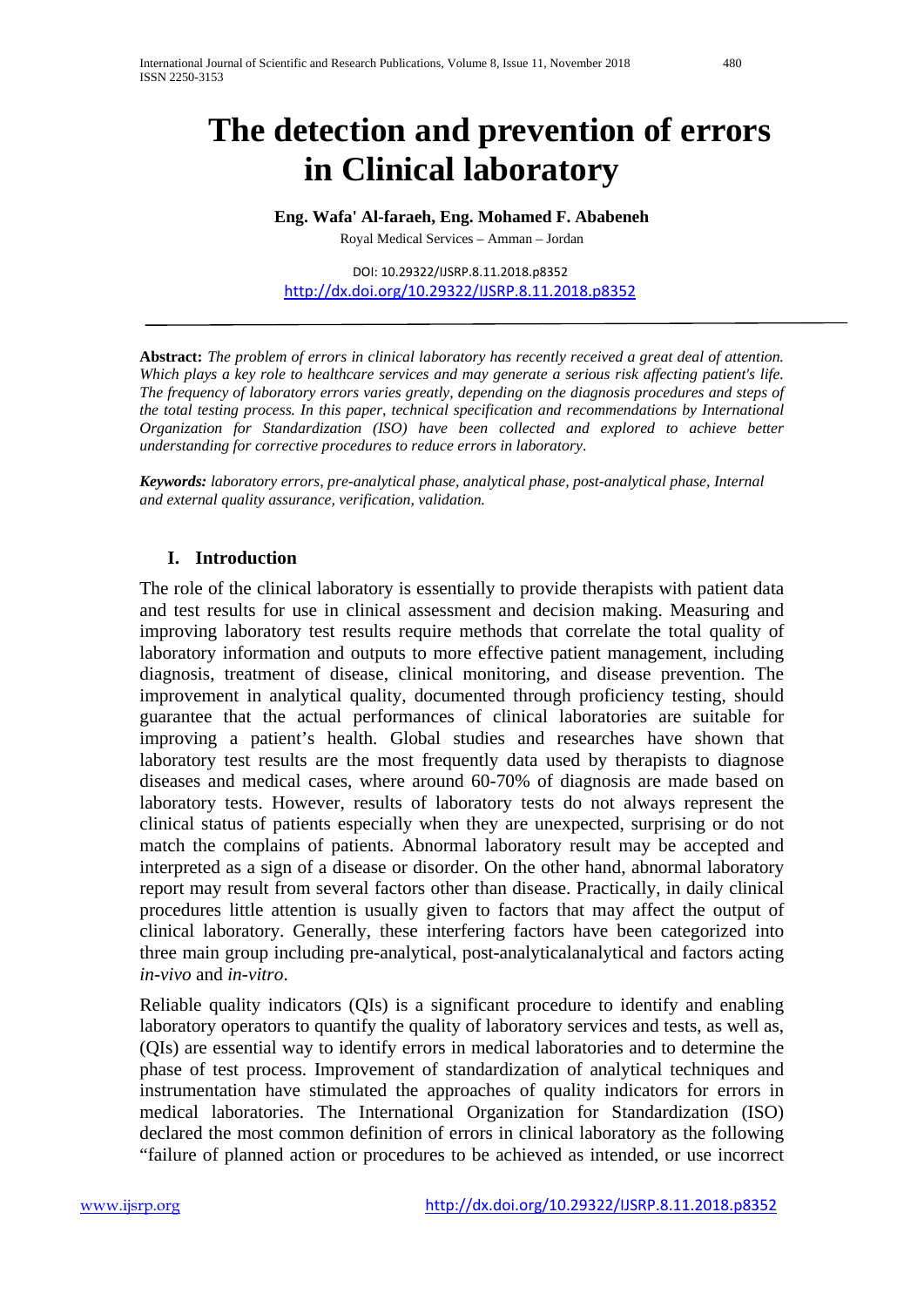plan to achieve a desired goal, and it may occur during any phase of laboratory process" [1].

## **II. Methodology**

The International Organization for Standardization (ISO) categorized the laboratory procedures into three main phases including pre-analytical, analytical, and postanalytical. Defining each phase of laboratory testing process would improve quality control methods and quality assessment programs dealing with analytical aspects of testing. However, the three main categories can be described as following:

- *Pre-analytical phase* is defined as the steps starting in chronological order with test request by therapists including examination requisition, preparation of the patient, identification of specimen, collection, handling and transportationof the primary sample and ends withanalytical examination procedure begins.
- *Analytical phase* begins when the patient sample is prepared in the laboratory for testing, followed by the processing of sample and it ends when the test result is interpreted and verified by the operator in the laboratory.
- *Post analytical phase* focusing in the obtained results of laboratory test, interpreting these results fortherapists to verify the diagnosis and treatment plan.

Defining each phase of laboratory test process is an essential way to detect and prevent the errors in clinical laboratory. Utilization of quality control system and ISO guidelines would significantly reduce the errors and help the operators to determine the stage where the error occurred. Then preventive and corrective procedures will take place to ensure and prevent reoccurrence of errors during laboratory tests.

## **III.Discussion**

Regarding the fact that laboratory testing is highly complex and accurate process, errors may occur during any phase of laboratory procedures which will significantly affect the obtained results of patients. However, the reported laboratory errors vary greatly in types and rates in the three stages of the laboratory testing process. Therefore, errors in clinical laboratory reports involve many different factors including *in-vitro* and *in-vivo*. Based on the previous methodology; errors in clinical laboratory divided into three main categories associated to the phase of procedures. At each phase there is significant factors affecting variability and accuracy of laboratory reports. During the pre-analytical phase, some *in-vivo* factors are beyond general condition for patient's status including age, genetic factors, ethnic, group, race and gender. The effect of these factors can be managed by standardized preparation and consider the current status of these patients during interpretation of results. However, the most common factors influencing errors during the pre-analytical phase are related to special conditions such as diet, starvation, exercise, posture, daily andseasonal variations, menstrual cycle and pregnancy. Special types of foods and diet conditions could significantly affect the result of laboratory test. For example (700 kcal) of fast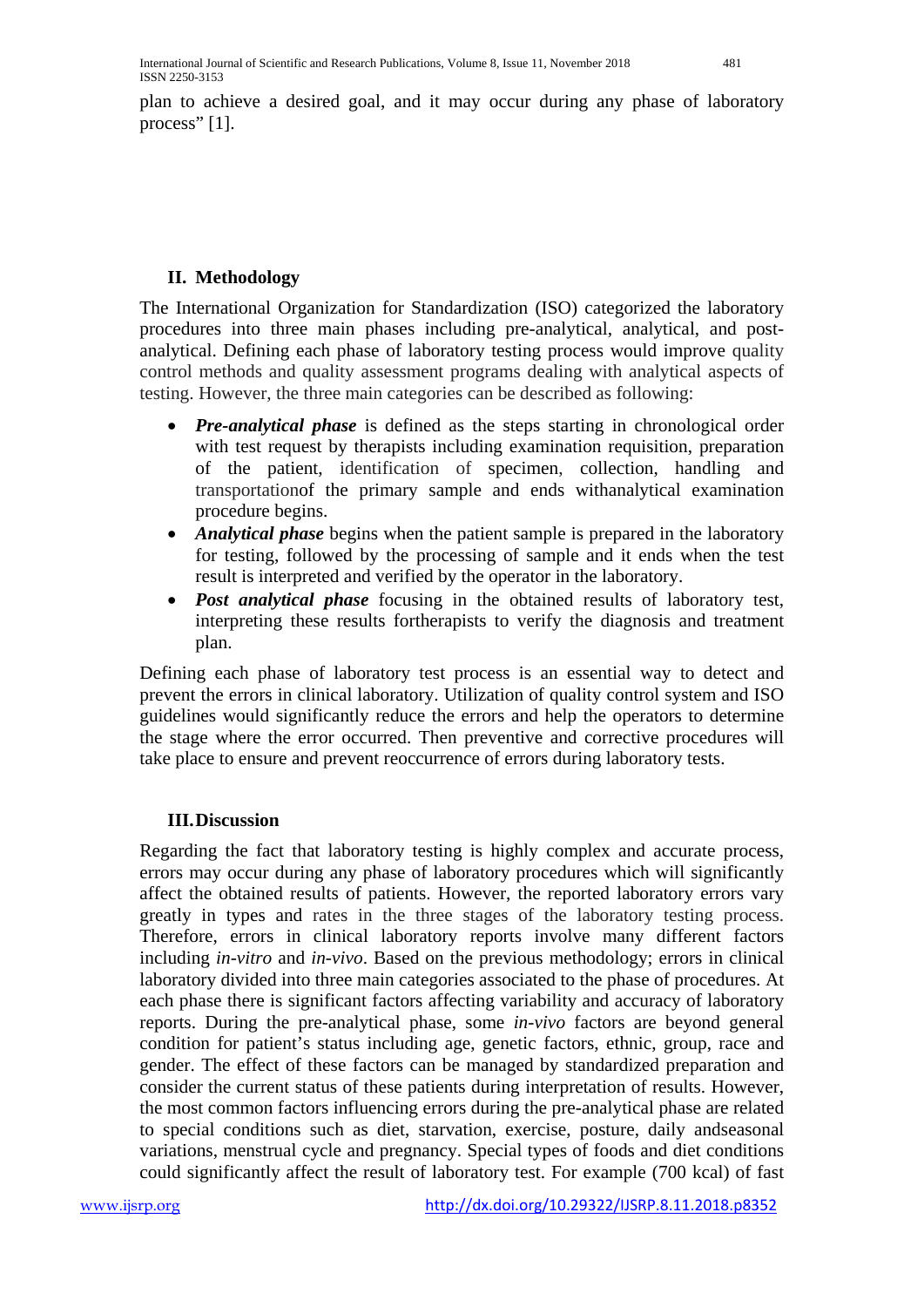food can increase the level of triglycerides by 50%, aspartate aminotransferase by 20%, bilirubin andglucose by 15%. As well as, blood glucose concentration increased as a result of increased level of gluconeogenesis, as well as, plasma renin activity and catecholamine concentrations have been found to be elevated after caffeine intake. Moreover, the acute effect of alcohol decreases serum glucose and increases serum lactate because of inhibition of gluconeogenesis. As well as, pregnancy can cause essential physiological change including; raising in plasma range up to (2600-3900 mL) and decrease albumin concentration, which have direct effect in blood chemistry and hematology laboratory tests. Also, Oestrogen increases the hepatic synthesis of binding and carrier proteins leading to increased total cortisol and total thyroxine. In addition to that, the second source of pre-analytical errors associated with sample problems including hemolysis, inadequate sample quantity and errors in sample collection are the main cause of errors at this phase with a rate of 75% for inpatients and 25 for outpatients [2]. Some clinical laboratory errors can be generated due to using of medication, interfering with laboratory results during pre-analytical and analytical phase, leading to incorrect test results.

Secondly, the analytical errors in clinical laboratory rates about (7-13%) of total errors in the lab. One of the most common error during the analytical phase is using non-suitable reference ranges or incorrect understanding of the meaning and calculation of reference limits, such as using same reference limit for different ages and sex. Samples mix is another source of error during this phase. Storage of sample is significantly affecting the test results, separation of blood sample using centrifuge should be carried out during one hour after sample collection and great attention should be paid for sample during this process. Samples should not be stored and should be protected from air contact and high temperature. For example, the temperature effect leads to incorrect lab results, where potassium releases at minimum rate at room temperature, while increasing temperature dramatically decrease the concentration of glucose [3]. Also, medical lab equipment can primary affect the results at this phase. Malfunction or non-calibrated equipment leading to wrong laboratory reports. Therefore, manufacturers recommendations and guidelines should be followed precisely to minimize errors associated to laboratory equipment.

On the other hand, post analytical errors accounting around 20% to 45% of total errors in clinical laboratory. Most common errors at this phase are related to verifying, interpreting and feeding laboratory results to the information system of the hospital. Communicating between laboratory technicians and therapists in different departments should be based on well established network to ensure high level of accuracy during delivering the laboratory report to the desired therapists. However, wrong validation, delayed laboratory results, not reported results or reported results to wrong provider are the primary causes of errors at post analytical phase. Table (1) shows the types of errors in clinical laboratory and their rates against the source of errors during the three stages of clinical laboratory process [4].

| <b>Type of Errors</b>        | <b>Ratio</b> | <b>Source of Errors</b>                       |  |
|------------------------------|--------------|-----------------------------------------------|--|
| <b>Pre-Analytical Errors</b> |              | Incorrect or Insufficient sample              |  |
|                              |              | 46% to 65% Incorrect identification of sample |  |
|                              |              | Incorrect sample handling or transportation   |  |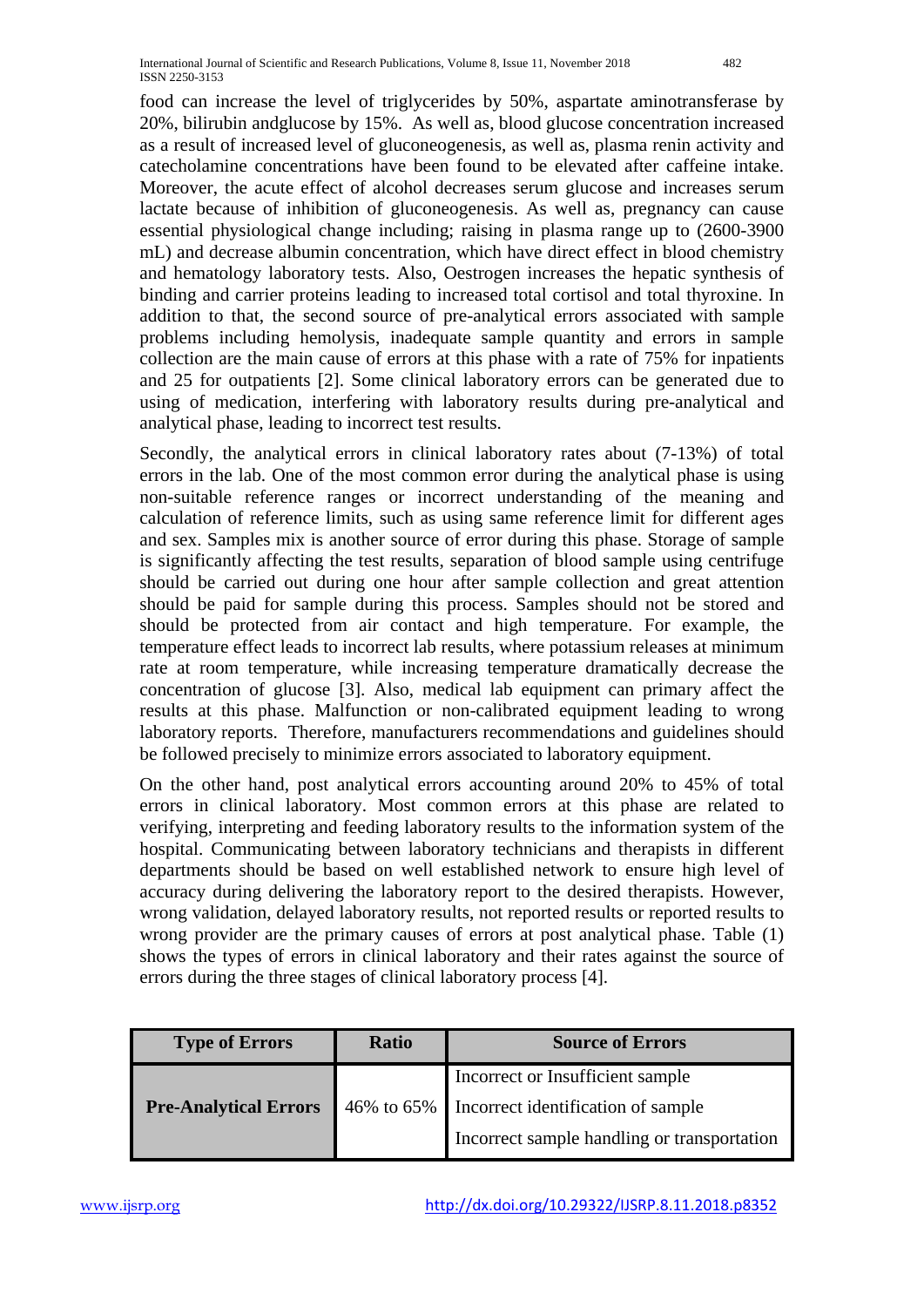| <b>Analytical Errors</b>      | 7% to 13%  | Equipment malfunction                 |  |
|-------------------------------|------------|---------------------------------------|--|
|                               |            | Sample mix up / Interference          |  |
|                               | 18% to 47% | Incorrect reporting or interpretation |  |
| <b>Post-analytical Errors</b> |            | Incorrect data entry                  |  |
|                               |            | Long turnaround time                  |  |

**Table 1: Types and rates of error in clinical laboratory against source of errors**

#### **IV. Quality of Laboratory Procedures**

The laboratory procedures must carry out under validation system for all analytical measurement and results to establish a performance characteristic for all methods and techniques used to obtain the desired target of laboratory tests, and to ensure these methods meet the requirements of ISO and quality control standardization. Also, verification of reportable ranges of test results is a significant way to establish quality system to monitor and evaluate the obtained results. It can be achieved by using at least five samples with known value to cover all possible reported ranges of the intended test. The verification should include linearity test to estimate imprecision, inaccuracy and random error which may occur during the test process. In addition to that, verification of test reproducibility is necessary to establish a high precision level of obtained results. Lab operators are responsible to run at least two level of controller for three times per each run. The calculation of precision value can be obtained by standard deviation for results values obtained from controllers and should be compared to the standard value of the manufacturer of the assay controllers. While the accuracy of analytical procedures indicates the veracity of test results. It is needed around 20 patient samples within the accepted range to be examined by new comparative method. The average value is calculated, and comparison should be carried out between old and new method, the results should be within the accepted limit to verify the accuracy of the test. On the other hand, verification of test sensitivity can be performed by using blanks reference controller for 20 times. When the results from 3 samples exceeds the blank value, the lower detection limits are accepted. This step is usually followed by running low patient samples near the lower detection limit, when at least 17 samples are above the blank reference value, it is mean that the detection limit is accepted and verified [5].

Quality control system aim to establish a well defined and documented framework for assessing and evaluating the laboratory examination procedures. To obtain the desired target of QC system, two main part should be followed in the clinical laboratory. Firstly, Internal Quality Control (IQC) program should be used for continuous checks to guarantee high level of reliability of framework, and to ensure that laboratory results doesn't fluctuate, and the obtained results are validated before interpreted. Secondly, External Quality Assurance Program (EQAS) is a significant technique to detect gradual or sudden changes occurred during the test process such as software update or reagent reformations. Leading to early awareness of changes and prevent repeated tests due to error that may occurred. EQAS has a great potential in reducing cost related to clinical laboratory errors [5].

## **V. Impact of errors in laboratory**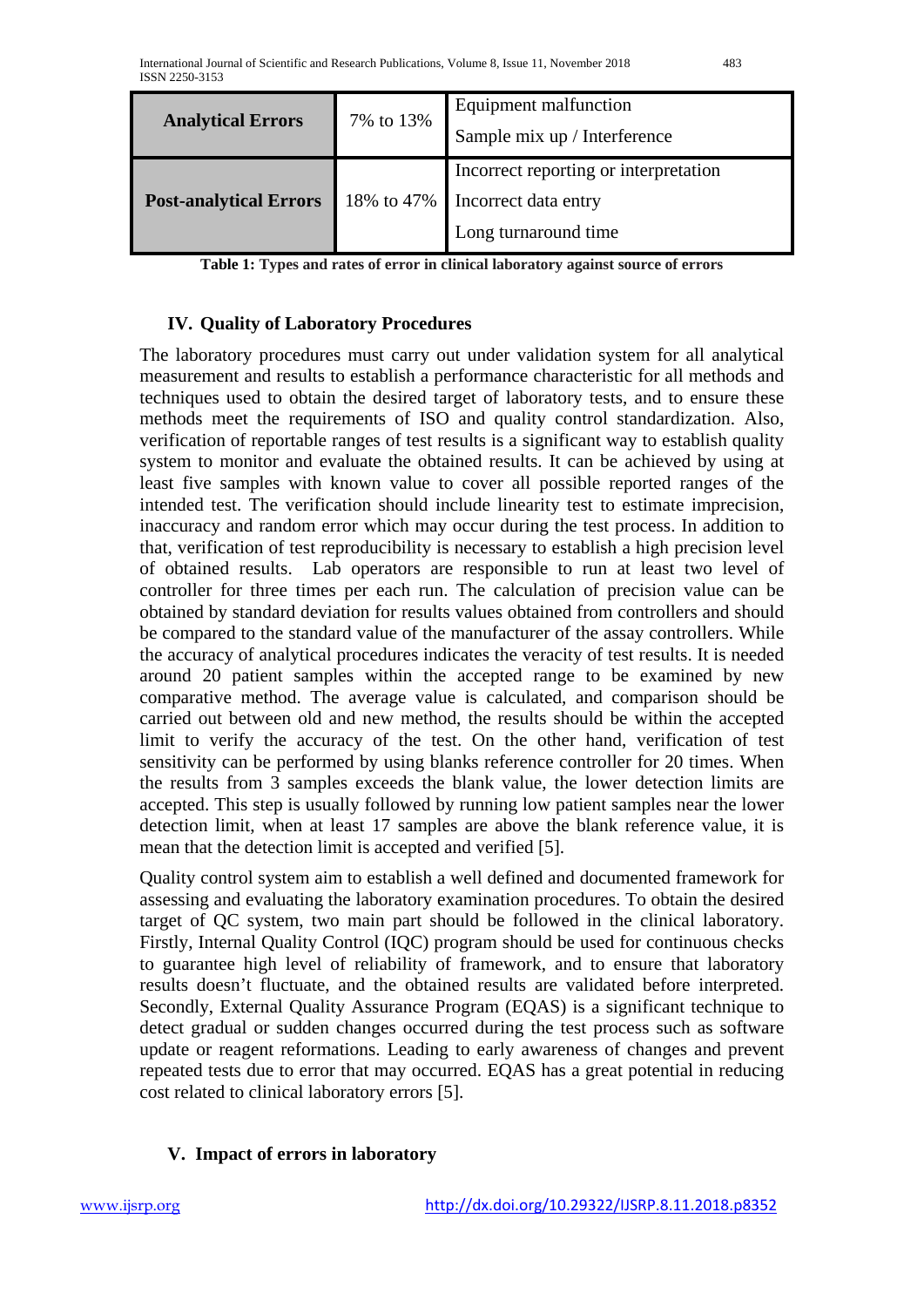Globally, the impact of errors in clinical laboratories seem to reflect small proportion in actual patient harm and misdiagnosis due several barriers and corrective procedures between releasing of test results and decision making. However, this small percentage of error in clinical lab can directly affect a reasonable percentage of patients. The below table shows the effect of errors in clinical laboratory against patient outcomes.

| <b>Study</b>                             | <b>Detected</b><br><b>Errors</b> | <b>Effect on</b><br><b>Patient</b><br>care | Percentage | <b>Risk of</b><br>Inappropriate<br>care | Percentage |
|------------------------------------------|----------------------------------|--------------------------------------------|------------|-----------------------------------------|------------|
| Ross<br>and<br>Boone [6]                 | 336                              | 30                                         | 8%         |                                         | 2%         |
| Nutting [7]                              | 180                              | 27                                         | 15%        | 12                                      | 6%         |
| Plebani<br>and<br>Carraro <sup>[8]</sup> | 189                              | 26                                         | 13.7%      | 6                                       | 3%         |

**Table 2: Effects of clinical laboratory errors on patient outcomes**

### **VI. Recommendations**

The success of any corrective procedures to reduce the total errors associated with laboratory results should be monitor to asset and evaluate the corrective measure taken. One suitable methodology to diagnose errors in clinical lab is the conceptual framework developed by WHO's International Classification for Patient Safety (ICPS). Also, the implementation of Total Quality Management (TQM) is consider as an effective method to reduce errors in laboratory. Practically, TQM using three complementary actions including preventing adverse events (error prevention), making them visible (error detection), and mitigating their adverse consequences when they occur (error management). Furthermore, Failure Mode and Effect Analysis which is known as (FEMA) consider as reliable approach to promote risk management in clinical laboratory. Specifically, The U.S. Department of Veteran Affairs National Center for Patient Safety modified a simple version of FMEA to apply in health care facilities known as Healthcare FMEA (HFMEA). Another approach to manage and reduce errors in clinical lab is Root Cause Analysis (RCA) which is focusing to identify latent conditions underlying variationperformance in laboratory results [9].

## **VII. Conclusion**

Despite that diseases essentially affect laboratory results, other different factors could affect accuracy and reliability of laboratory results, leading to unexpected or surprising patients tests which doesn't corresponding with patient complain. Practically, these factors should be taken in account during clinical laboratory investigations to ensure correct and optimal diagnosis of diseases. In fact, it is necessary to follow some basic principle such as choosing suitable reference ranges and cutoff point for each population and laboratory method. The health care provider should recognize and stabilize the pre-analytical conditions of patients to reduce the source of errors. Samples processing conditions including sample collection, sample dilution, separation and temperature should be monitored continuously during the analytical phase. Consideration of medication drugs during interpretation of laboratory results of patients is critical process, which requires a high level of